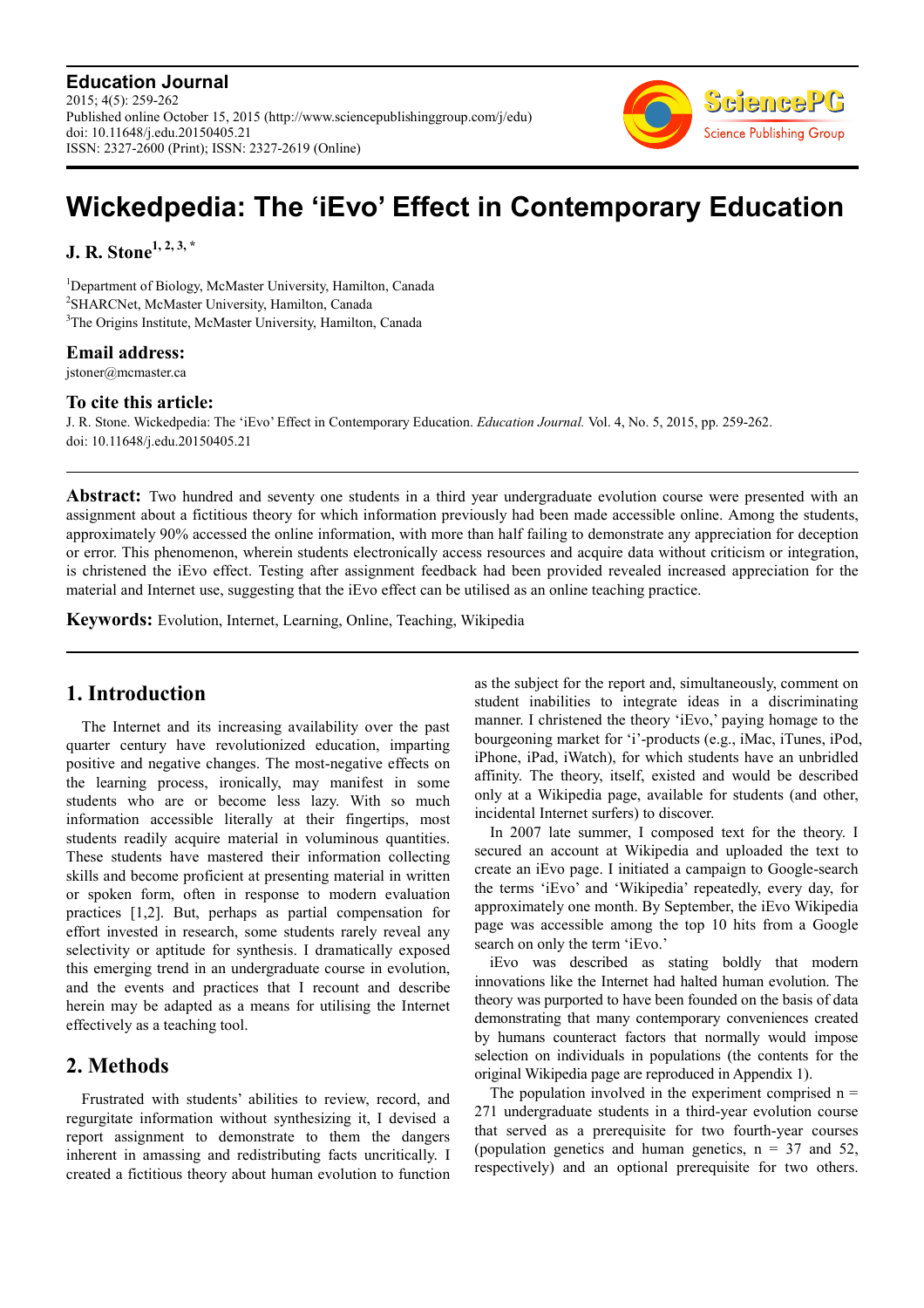Most students, therefore, may be considered to have elected to have taken the course, and, consequently, the sample may be considered as representative for students in undergraduate science programs at reputable international universities.

I assigned the report on the first day in term. I presented instructions for the report electronically (i.e., using an LCD projector) as soon as students had entered the lecture hall for the first time, so effects from lecturing style and expectations on the data that ultimately would be obtained by students were minimized. The instructions read: "using as few words as you can (and no more than 250), please provide a critical report about iEvo." I provided no other information. I told the 5 teaching assistants nothing about the report in advance, providing them only with the same instructions that I had provided to the students during lecture and reiterated electronically, via the e-learning tool WebCT (BlackBoard, Inc., Washington DC).

Text at the Wikipedia page contained hints that the theory was phony. The theory was professed to have been authored by Connie Furmzorçis (i.e., 'confirm your sources') in a nonexistent journal ('e-Evolution'). The text contained a technical inaccuracy: the paper in which the theory was published was described as comprising 7 pages, but 218 pages (16-234) were listed in the citation to the corresponding, lone entry that was included in the reference section. The text also presented a fundamental conceptual inaccuracy that was intrinsic to the course subject matter (i.e., evolution) and independent from the report: an unqualified statement that selection leads to 'improvement.' I had covered this common misrepresentation in lectures during the first week in term (i.e., that all statements about selection and fitness must be qualified by reference to environment),

providing sufficient time for students to have identified the error before submitting their reports.

## **3. Results and Discussion**

The overwhelming majority among the students – 89% on the basis of teaching assistant estimates – uncritically 'copyand-paste'd the information from the iEvo Wikipedia page into files, usually with slight textual emendation, to produce their reports. As evolution technically is among the mostaccessible major scientific theories, this particular phenomenon may be interpreted as resulting from typical, habitual learning behavior for undergraduate students in science programs, at least in reputable North American universities. Evidence that some students had invested more effort was detected when the course instructor was contacted via voicemail by library staff and visited in person by the Sciences Liaison Librarian. These librarians had been consulted by the more-invested students and were as puzzled as were their clients about the report. The Sciences Liaison Librarian was informed about the experiment, who, appreciating the objective, summarily informed the library staff.

Less than half – approximately  $42\%$  – among the students who accessed the Wikipedia page noticed that the theory was a hoax or, at least, suspicious (Figure 1); approximately 20% reproduced the information from the Wikipedia page but with commentary; and approximately 2% mentioned that they were unable to obtain the lone reference (electronic or hardcopy). Only approximately 11% noticed the 'planted' technical or conceptual inaccuracies.



*Figure 1. Proportionate response-types by students. The bar at the left represents responses to an assignment posed at term initiation, in which most students transferred information from a Wikipedia page about a phony scientific theory (iEvo) for a report, without (yellow) or with (magenta) assessing the information; the thin line (cyan) indicates that few among the students who assessed the information (11%) noticed technical or conceptual inaccuracies with the text, itself. The bar at the right represents responses to a related multiple choice problem posed at term end (approximately two months later), in which students demonstrated no (yellow), partial (magenta), or complete (cyan) learning to have taken place.*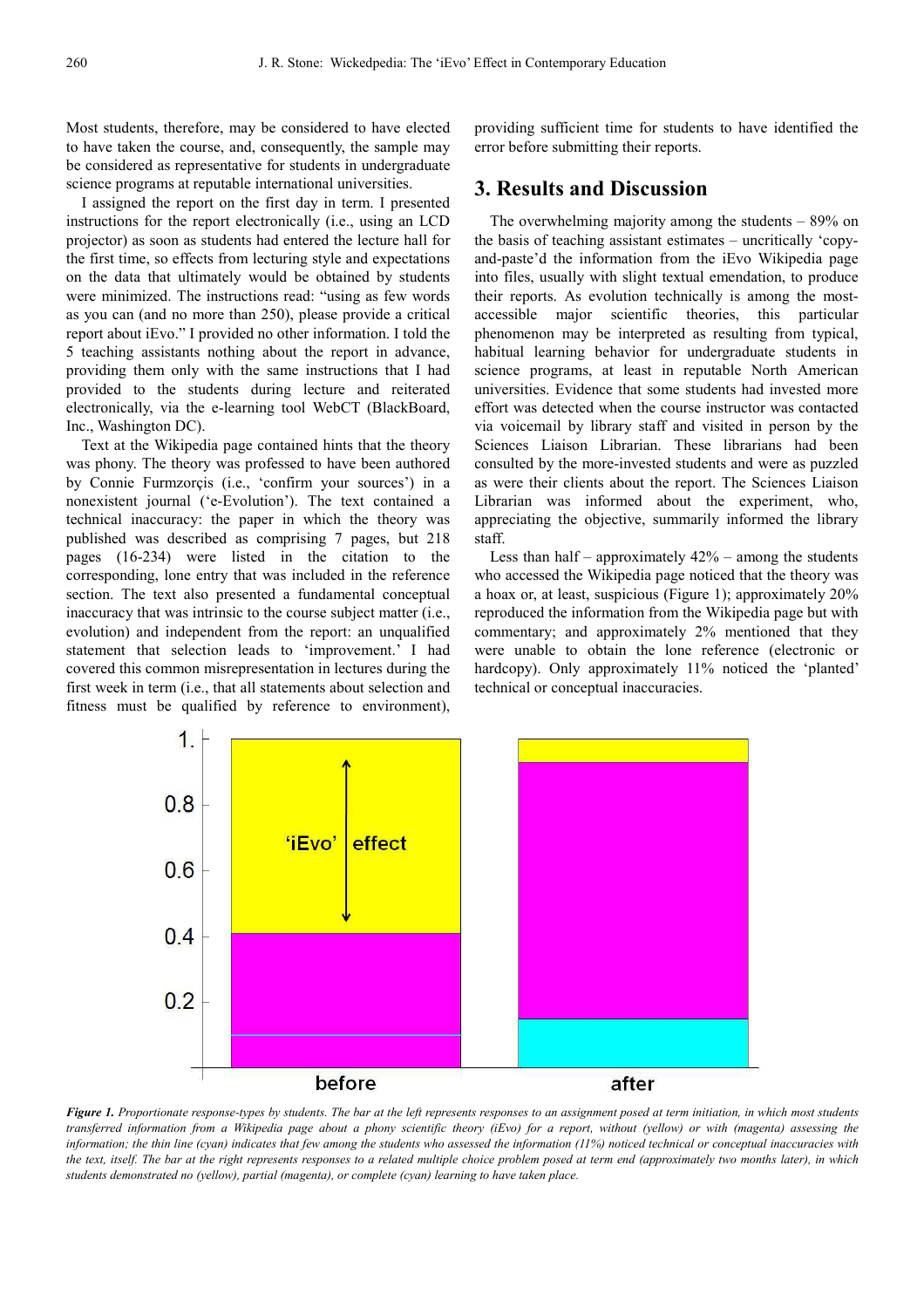One bright student, who probably realized the scam and its purpose, revised the text at the Wikipedia page. This hopefully emphasized the intent to other students. To test whether that intent had been appreciated, I included in the 'open-book' (and open-notes) examination to end the course, approximately two months later, one related multiple choice problem (which received *post hoc* a difficulty index P(diff) = 0.153; that problem is reproduced in Appendix 2). Results generated by students were encouraging, albeit modestly. Approximately 15% responded to the problem perfectly; approximately 78% demonstrated at least partial appreciation for the material and Internet use; and approximately 7% still missed the point completely.

# **4. Conclusion**

Students actively amassed information from the Internet but mostly in an undiscerning and disintegrative manner; the pattern associated with this behavior is dubbed the iEvo effect (Figure 1, left). The iEvo effect may be utilised as an effective educational tool and overcome (Figure 1, right).

Online resources, like the Internet, itself, constitute fascinating and innovative human achievements. The pages at Wikipedia, like the one concocted for the experiment described herein, generally contain accurate information, though sometimes (temporarily) lacking in breadth and depth, and constitute a valuable repository for student learning in many forms [3-5]. Until a consensus is reached on how Internet resources like Wikipedia can be utilised for learning, educators should counsel students to interpret information that is accessible at those pages with caution, and consider Wikipedia, itself, as a portal, providing first-access to general information and sources [6]. Educators ought to adopt moreactive roles and consider Internet resources like Wikipedia as exciting teaching tools [7], with which teachers can promote research-based composition for online contribution as invaluable means for facilitating local and global learning [8] and avoiding the 'iEvo' effect (Figure 1) [9,10].

*Appendix 1: Supporting Text – iEvo Wikipedia Page* 

The term 'iEvo' is the shortened form for 'iEvolution,' the name given to the theory that modern innovations like the internet have halted human evolution. The theory was proposed by Connie Furmzorçis.

The theory involves the notion that the human lineage has stopped evolving because many contemporary conveniences created by humans are counteracting the factors that normally would impose selection regimes that would lead to improvements. For instance, glasses enable humans with imperfect vision to perform tasks as effectively as do humans with perfect vision (all other things being equal) and, so, can achieve equivalent fitness.

The theory was developed on the basis of empirical data obtained from experiments in which undergraduate students who use the internet in a cautious, complementary manner, the 'cc' group, were compared to undergraduate students who use the internet in an extensive and exclusive manner, the 'ee' group. The students were assessed on the basis of their abilities to intake information, abstract and assimilate concepts, and apply them to solve problems. Students in the cc group outperformed their peers in understanding subjects and assimilating ideas with their worldviews (a long-term, fitness measure), while students in the ee group outperformed their peers in delivering detailed presentations and reports (a short-term, performance measure).

The 7-page theory was published in the electronic journal 'e-Evolution.'

References

Con. Furmzorçis. 2007. iEvo: a new perspective on human evolution. e-Evolution 17:16-234.

*Appendix 2: Supporting Text – iEvo Multiple Choice Problem* 

Please select any and all responses that complete accurately the following statement.

An inaccuracy that is associated with iEvo as it was presented at the Wikipedia page involved

A. its description as a 7-page theory and the page numbers that were cited in the journal 'e-Evolution.'

B. its claim that human evolution has been slowed by modern innovations like the Internet.

C. its claim that glasses effectively confer unto humans with imperfect eyesight vision equivalent to humans with perfect eyesight.

D. the sample sizes that were used in the experiment that is described at the page, which were too small.

E. its implication that modern innovations could affect human evolution.

*Appendix 3: Supporting Text – Fate for the iEvo Wikipedia Page* 

A search at the Internet site Wikipedia (http://www.wikipedia.org) for information about the term 'iEvo' currently returns 0 matches. In 2008 (*i*.*e*., soon after the course had ended), a search returned 4 links from 2007, among which one listed entries from an online discussion, held on December 06 through 08, about suspicions that iEvo might have constituted a "hoax;" another listed iEvo as an article (number 36) that had been scheduled for deletion on December 06; yet another explained that a page containing information about iEvo had been 'reverted' as suspected vandalism; and a final one confirmed the aforementioned deletion.

# **Acknowledgments**

T. Berners-Lee provided resources and Herky-Tiffany Stone and L. A. Kings provided enthusiasm to run the experiment.

### **References**

[1] B. Alberts, "Redefining science education," Science vol. 323, p. 437, 2009.